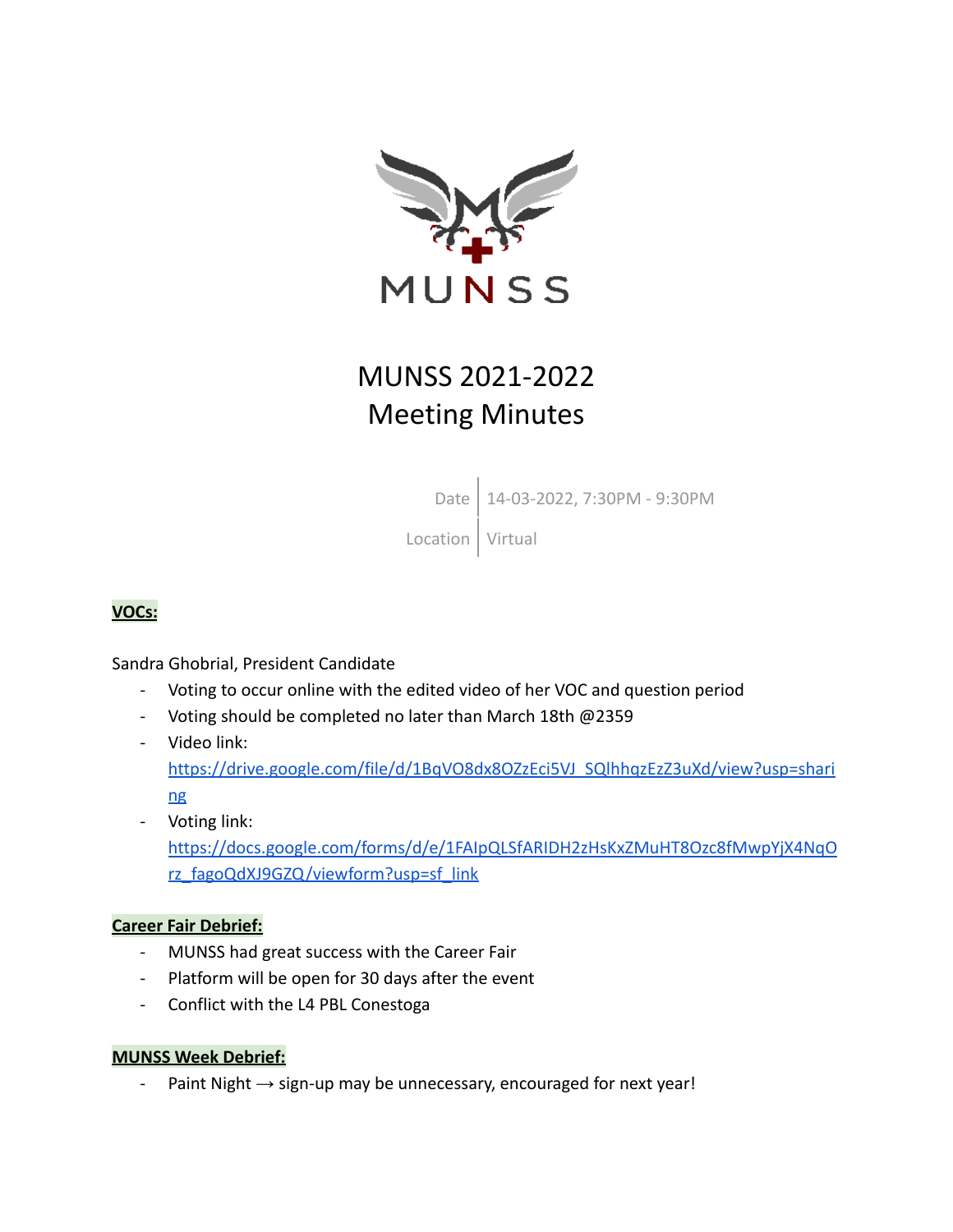- Had sign-up to ensure we did not exceed the maximum capacity of the room, however, we were not even close to the max capacity
- CNSA Chapter Meeting  $\rightarrow$  not much engagement, feedback form is still open and will be covered at a later date
- ASL Workshop  $\rightarrow$  highly enjoyed, encouraged for next year!
	- Informative event
	- More promotion  $\rightarrow$  Was done a bit last minute
	- Maximum of 12 participants
	- Maybe not do it during MUNSS Week
- Movie Night  $\rightarrow$  only one attendee, ten people signed up
	- Still an enjoyable event
	- Maybe not effective to redo this event next time
	- Virtual platform may have limited engagement from screen burnout
- Bingo  $\rightarrow$  Low engagement, personalization was fun!
	- 15 sign-ups but only 6 people attended
	- Emails regarding the location were sent to the junk box
- Karaoke Night  $\rightarrow$  good turnout, enjoyed snacks, encouraged for next year!
	- Projector and AV equipment did not work, technical support was not provided although they said it would be
	- Did Just Dance too
	- More promotion for higher turnout- mostly dropins not signins
	- Karaoke Night at the Phoenix might be more fun
- RNAO Q+A  $\rightarrow$  No speaker for feedback on this event
- Starbucks coffee  $\rightarrow$  good engagement
	- Difficulty with gift card technicalities  $\rightarrow$  need to add student's credit card in order to access funds
	- Left over funds left in that starbucks account
	- Maybe will rehost this event to use some of the left-over funds
- Giveaways  $\rightarrow$  difficulty with participation
	- Difficulty with giveaway rules, may need to make it easier for engagement
	- Prizes were "unappealing" or the font in graphics "not good"  $\rightarrow$  increase this for appealing and exciting prizes

#### General Feedback

- More promotion for MUNSS week
- More collaborative events with various faculties on campus (to improve turnout and increase our interfaculty relations)
- MUNSS week planning: if possible, look into what assignments/midterms are occurring (in all years) during MUNSS week to avoid possible scheduling conflicts and burn out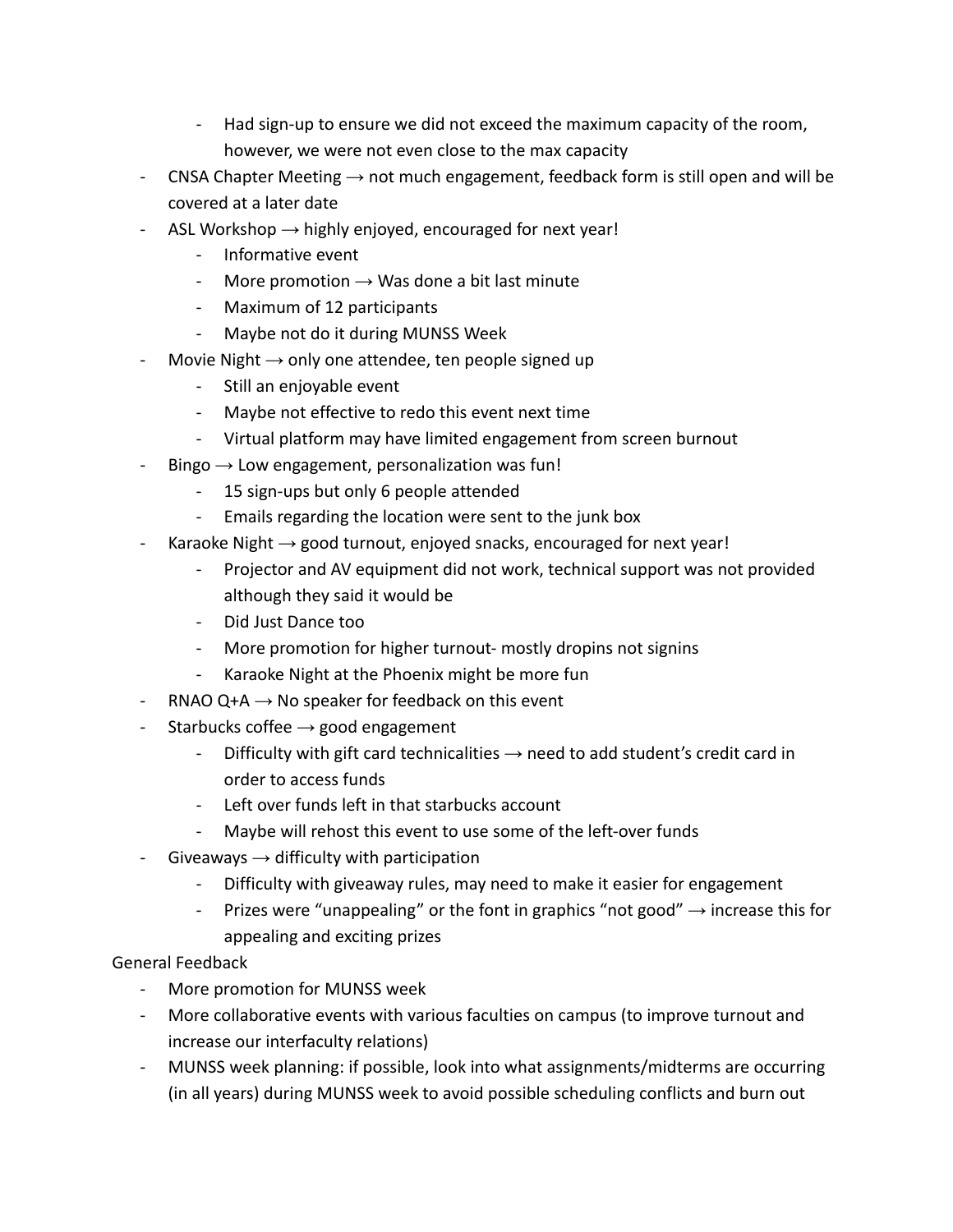- Second year midterms and papers ran around the time of MUNSS week so they had difficulty making time to join
- Same with Accelerated
- End of March may be a better time
- Future event: Nursing x Engineering bowling night!

#### **Transition Reports:**

- Transition reports should be uploaded to Microsoft Teams>General>Files>MUNSS Resources
- **- DUE MARCH 27, 2022 @2359** (11:59pm)
- Share any collaborative drives/folders for your MUNSS position with Callista or Jhanvi

#### **Accelerated Representatives Proposal:**

- Love My Neighbour in partnership with UNICEF increasing vaccine distribution in low and middle-income countries
- Looking for ideas to support/fundraise for this initiative

#### **Updates:**

Vice-President:

- LifeTouch Studios has invited nursing students to take their grad photos
- 2 locations are offered in Hamilton and Kitchener

Executive Assistant:

- Not present

Finance:

- No updates

Education:

- Core nominations are open NOW
- General nominations will be open LATER

Communications/Multimedia:

- Will be selecting MUNSS Week giveaway winners
- Will be hosting Clinical Extern takeovers from March 21st to March 25th

EDI:

- No updates

Indigenous:

- Not present

 $L1$ :

- Will run a bubble tea making event on March 23rd